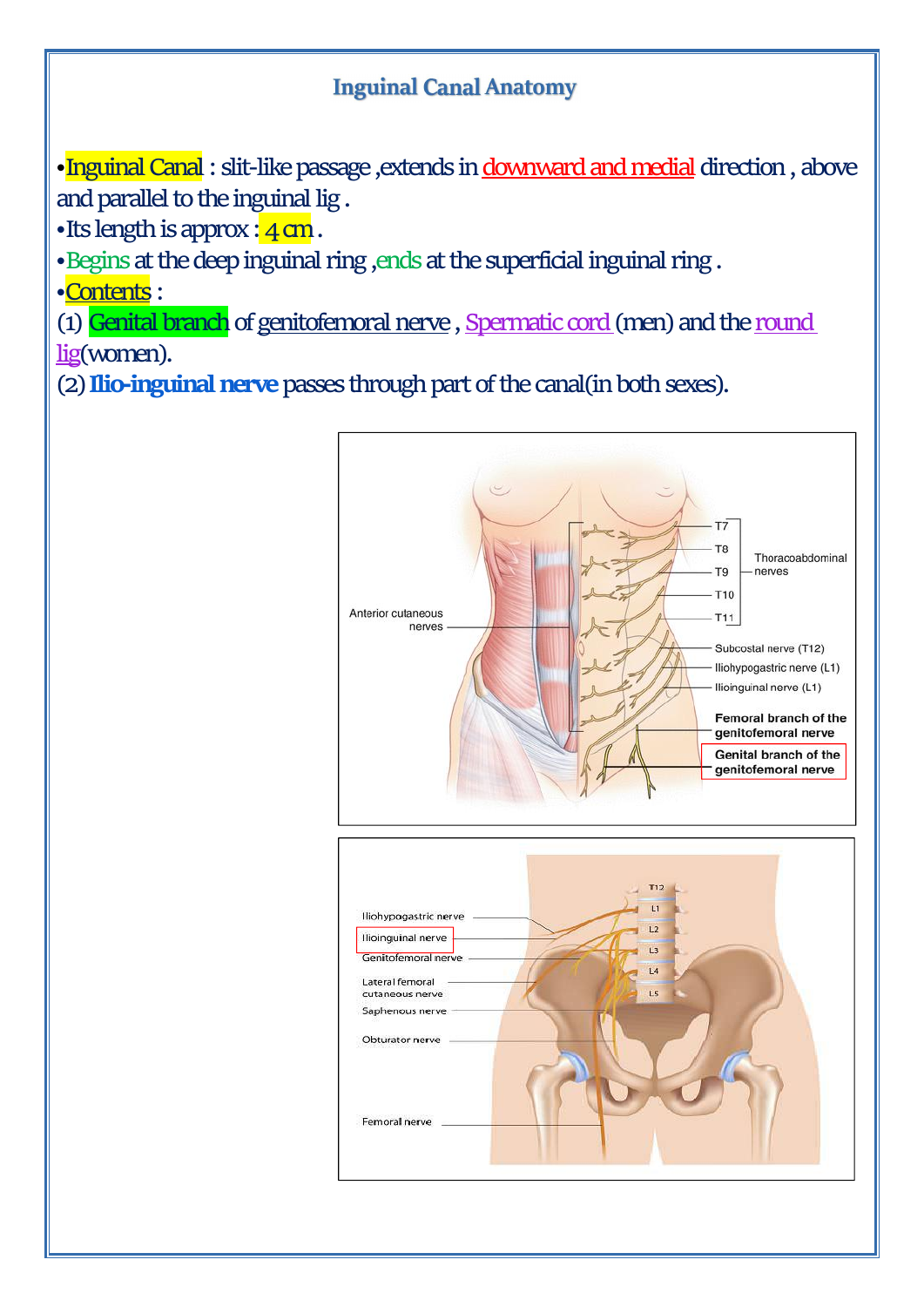Deep inguinal ring (aka internal inguinal ring):

•At a point midway b/w the ASIS and pubic symphysis , just above the inguinal lig .

•Referred to as an opening(or defect) in the transversalis fascia, extending all the way to the superficial inguinal ring , forming the so-called Inguinal canal .

•Forms the begining of the inguinal canal .



Superficial inguinal ring(aka External inguinal ring)

•Anatomical relations :

- (1) Above the pubic crest .
- (2) Superolateral to pubic tubercle .
- (3) Within the aponeurosis of EAO mucle .

•It is a triangular opening , 2 sides of this triangle are called medial crura and lateral crura,attached to pubic crest and pubic tubercle ,respectively .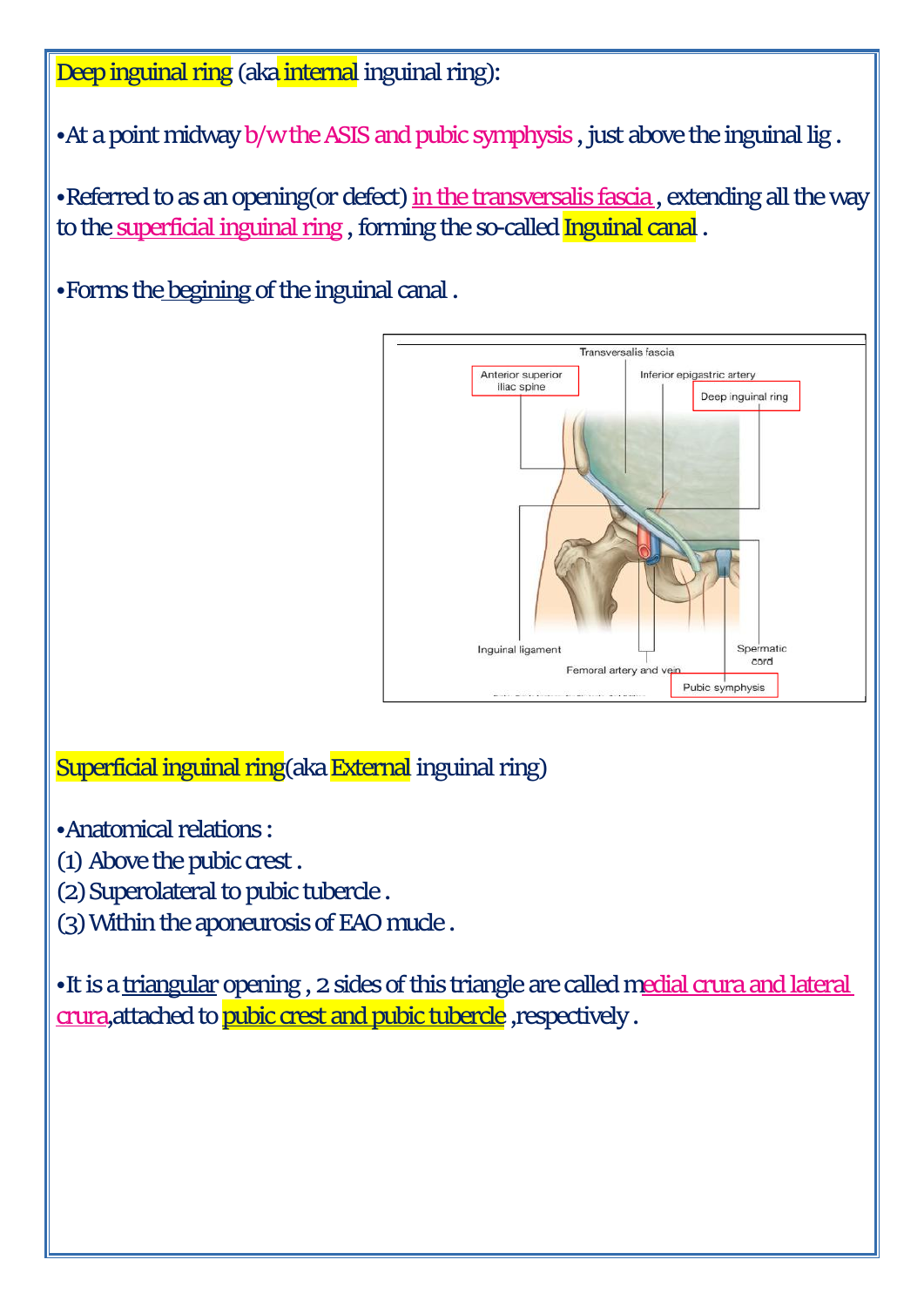# **Boundaries of Inguinal Canal**

(1) Anterior Wall :

Formed along its length by aponeurosis of the external oblique muscle , also it is reinforced laterally by the lower fibers(lower part)of internal oblique muscle that originate from the lateral 1/3 of the inguinal lig .

 $(2)$  Posterior Wall :

Formed along its length by the **fascia transversalis**, reinforced medially by the conjoint tendon.

<<Remember , conjoint tendon is the combined insertion of internal oblique and transversus abdominis into the pubic crest >>

 $(3)$   $F$ loor(inferior wall): Formed by the medial 1/2 of inguinal lig , reinforces most of the medial part the lacunar lig .

•Contents : (1) Spermatic Cord (in men) .

During emryonic life , early stages of testis development take place within the abdomen , as the first appearance of the gonad consists in a thickening of mesothelial layer of the peritoneum -explains that testis, originates early from the abdomen , in the lumbar region -.

It gets its supply from the aorta by a branch called Testicular artery(branch of the abdominal aorta).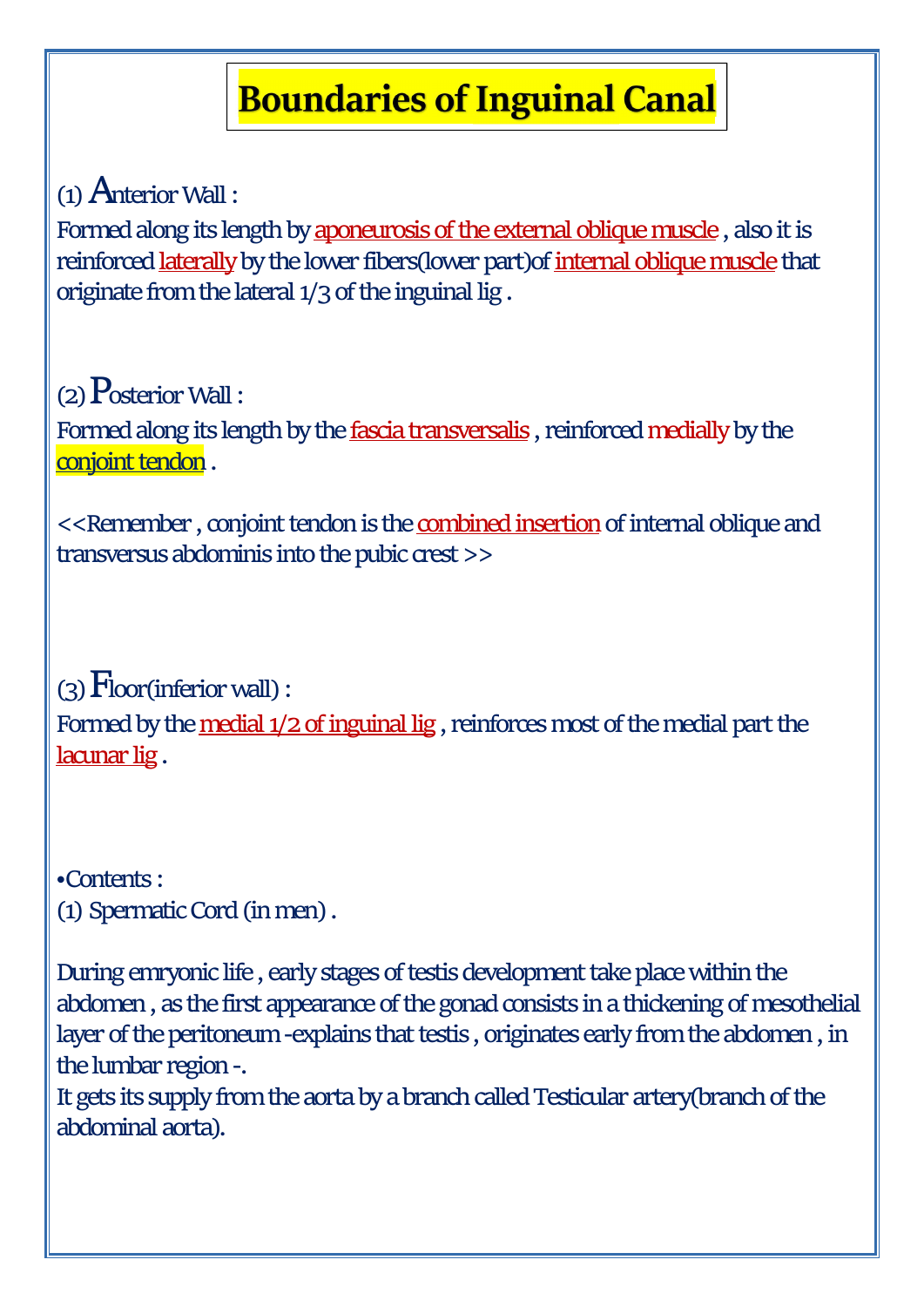In order not to forget that , remember :

### **㌮⸸‴敲昍പ‴䙇 ㌮˸ Ϡ‴ ΐ˸Ϡ ΐm Ν敲ή˸ ϖ˶‴ Ỡ㍟m ΐm ϖ˸ϓ ϖ˸ϓ ᶠm ϥ㍟Ύδ‴ 敲ψ˸˸˶**

أمن بحيع الإعجاز العلمي الوار حـ خكر a ، تغسيرًا لماهيّة خلق الإنسان ، وحولاً للحقيقة العلمية بأن الأحول الخلوية للخصية في الذكر أو المبيض في الأنثى تبتمع في ظمر الأبوين(الطُّلبّ)ثم تذري من الظمر الى منطقة بين بدايات العمود الفري و أبداياته الخلوع(الترائيم) ، يتبعه ان يماجر المبيض إلى الموض ببانيم الرحو في الأنثى ، والنصية إلى كيس الصّفن حيث ألعر ارة أفتل وإلا فشلته في انتاج العيواناته المنوية وتصبع معرضة للتعول إلى ورم سرطاني إن لم تخرج من الصحر حيثه أنشأتها إلى كبس الصفن حبثه يجبه أن تكون

After you understand what's written above , you have to be familiar with the so-called Undescended Testicle or Cryptorchidism

•Referred to ,a condition in which the testicle that hasn't moved into its proper position in the bag of skin hanging below the penis (scrotum) before birth.

•In order for testicles to develop and function normally, they need to be slightly cooler than normal body temperature(37°). The scrotum provides this coolerenvironment. Complications of a testicle not being located where it is supposed to be , several complications arise , being most important : Testicular Cancer .

(2) Round ligament of the uterus.

(3) Ilio-inguinal nerve (in both sexes).

# **Development of inguinal canal**

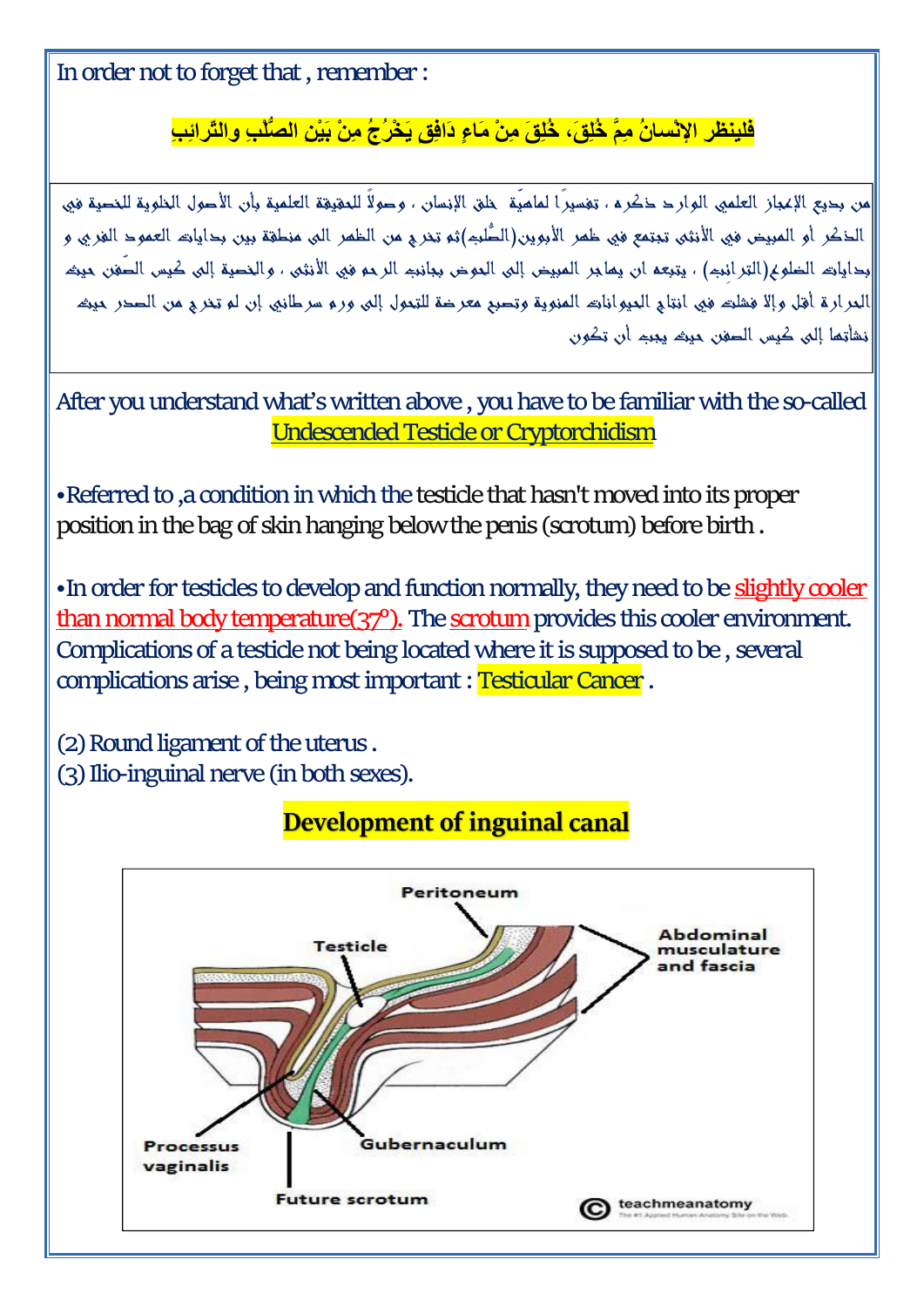• During embryological life, the tissue that will become gonads (either testes or ovaries) establish in the posterior abdominal wall, and descend through the abdominal cavity.

•**Gubernaculum** >> fibrous cord of tissue attaches the inferior portion of the gonad to the future scrotum(in males) or labia(in females), and guides them during their descent.

•In the embryological stage, the canal is flanked by(Surrounded by) an **out-pocketing** of the peritoneum called *processus vaginalis* and the *abdominal musculature and fascia.*

•The inguinal canal is the pathway by which the **testes** ,leaves the abdominal cavity

and enter the scrotum.<br>•Fate of gubernaculum and processus vaginalis:

(1) Process Vaginalis :

**Normally degenerates**, but a failure to do so interfere with the descent of the testes. (2) The gubernaculum :

Once it has shortened in the process of the descent of the testes ,becomes a small scrotal ligament, tethering the testes to the scrotum and limiting their movement.

### **•Contents of spermatic cord :**

(1) Ductus Deferens ; carries sperm to the ejaculatory duct.

(2) Artery of ductus deferens .

(3) Testicular a.

(4) Genital branch of genitofemoral nerve .

(5) Lymphatics .

(6) Remenants of processus vaginalis .

(7) The pampiniform plexus of veins (or testicular veins ).

(8) Sympathetic nerve fibers .

(9) Cremasteric a. and vein .

**Mnemonic to easily memorize them**